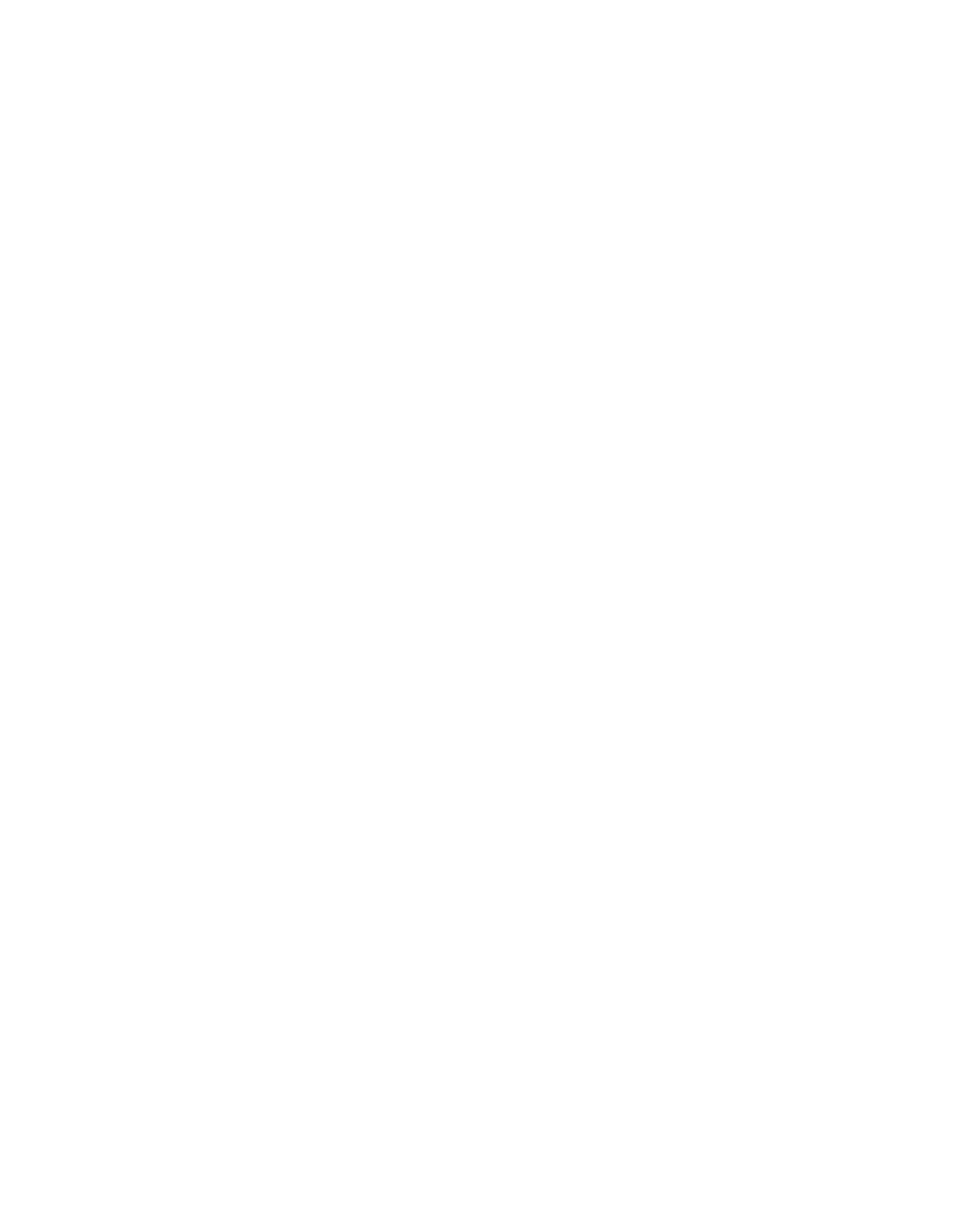# **SECTION 11294 STAINLESS STEEL SLUICE GATES**

### <span id="page-2-0"></span>**PART 1 - GENERAL**

- <span id="page-2-1"></span>1.01 SUMMARY
	- A. Section Includes: Stainless steel fabricated sluice gates.
	- B. Related Sections:
		- 1. Section 13446 Valve and Gate Operators.

#### <span id="page-2-2"></span>1.02 REFERENCES

- A. American National Standards Institute (ANSI):
	- 1. ANSI/AWS D1.1 Structural Welding Code.
- B. American Society of Mechanical Engineers (ASME):
	- 1. Section IX Boiler and Pressure Vessel Code Welding and Brazing qualifications.
- C. American Society for Testing and Materials (ASTM):
	- 1. A 276 Specification for stainless and heat resisting bars and shapes.
	- 2. B 584 Specifications for copper alloy sand castings for general application.
	- 3. D 1248 Specification for polyurethane plastics, molding and extrusion materials.
	- 4. D 2000 Classification for rubber products in automotive applications.
- D. American Water Works Association, AWWA C 501, Cast-Iron Sluice Gates.
- E. American Welding Society (AWS).

#### <span id="page-2-3"></span>1.03 DEFINITIONS

A. Slenderness Ratio: The largest ratio obtained by dividing the unsupported length of the stem by the radius of gyration of the stem cross section.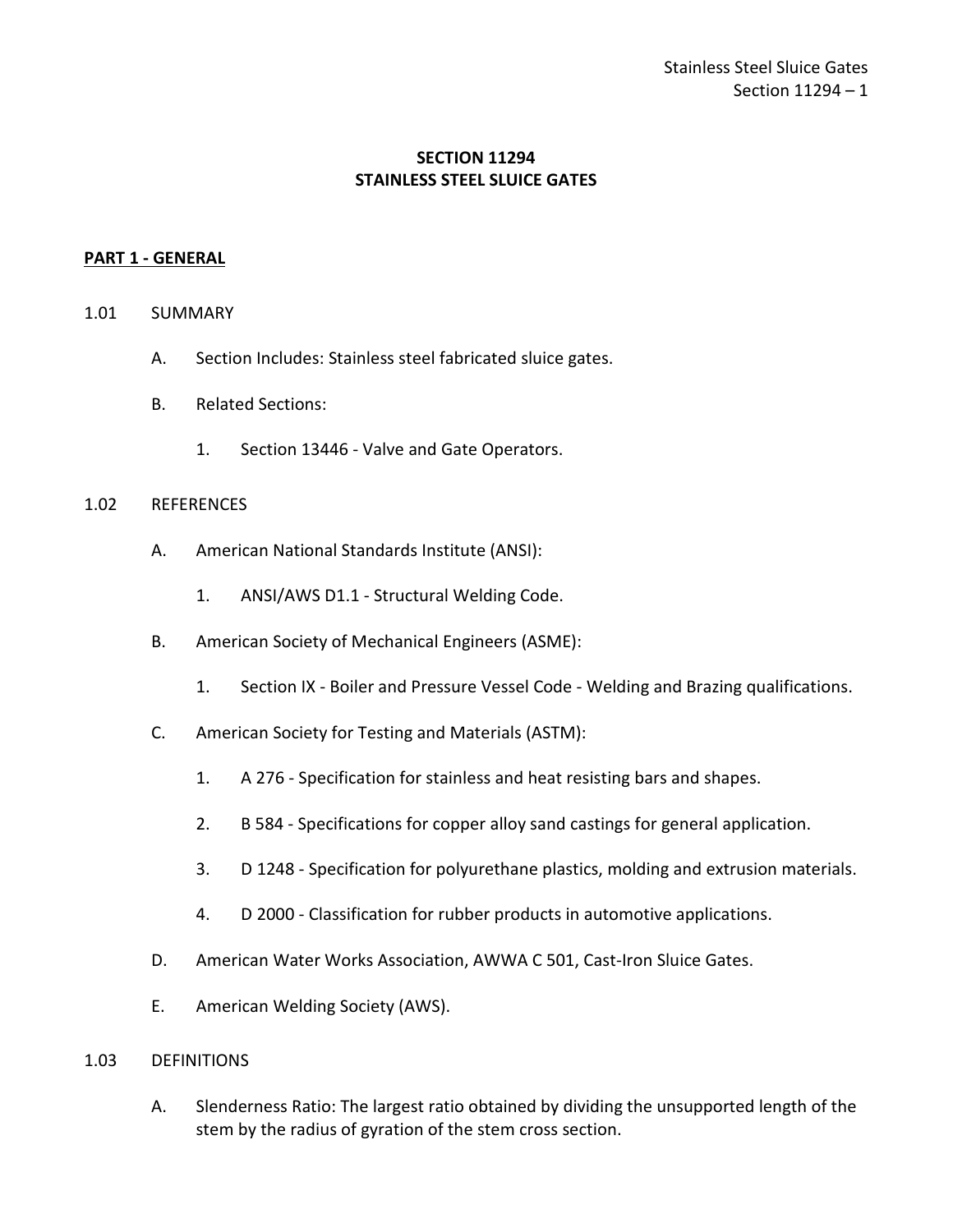#### <span id="page-3-0"></span>1.04 DESIGN REQUIREMENTS

- A. Gate Components:
	- 1. Frames: Design for minimum safety factor of 5 with regard to tensile, compressive, and shear strength.
	- 2. Stem: select stem diameter, stem guide quantity and stem guide spacing based on following criteria:
		- a) Slenderness Ratio (l/r): Not exceeding 200.
		- b) Tensile Strength: Suitable to withstand the force generated by the operator with the application of a 200 pound force applied to the crank or handwheel or a 250 foot-pound torque applied to the wrench nut.
		- c) Compressive Strength: Suitable to withstand buckling due to the force generated by the operator with the application of an 80 pound force applied to the crank or handwheel or a 100 foot-pound torque applied to the wrench nut. Determine buckling load using Euler Column formula defined in AWWA C 501.
		- d) Design Force for Power Actuators:
			- (i) Hydraulic Cylinder Operators: 1.25 times the output thrust at maximum hydraulic fluid operating pressure.
			- (ii) Electric Motor Operators: 1.25 times the output thrust in the stalledmotor condition.
		- e) Gates Having Widths Greater than 2 Times the Height: Provide with 2 lifting mechanisms connected by a tandem shaft.
	- 3. Thrust Nut: Suitable to withstand thrust developed by operator with the application of a 40 pound force on the crank or handwheel with safety factor of 5. Base design on ultimate strength of material used.
	- 4. Yokes for Self-contained Gates:
		- a) Design yoke using design loading criteria for stem.
		- b) Maximum Deflection at Design Load: Not to exceed 1/360th of the span.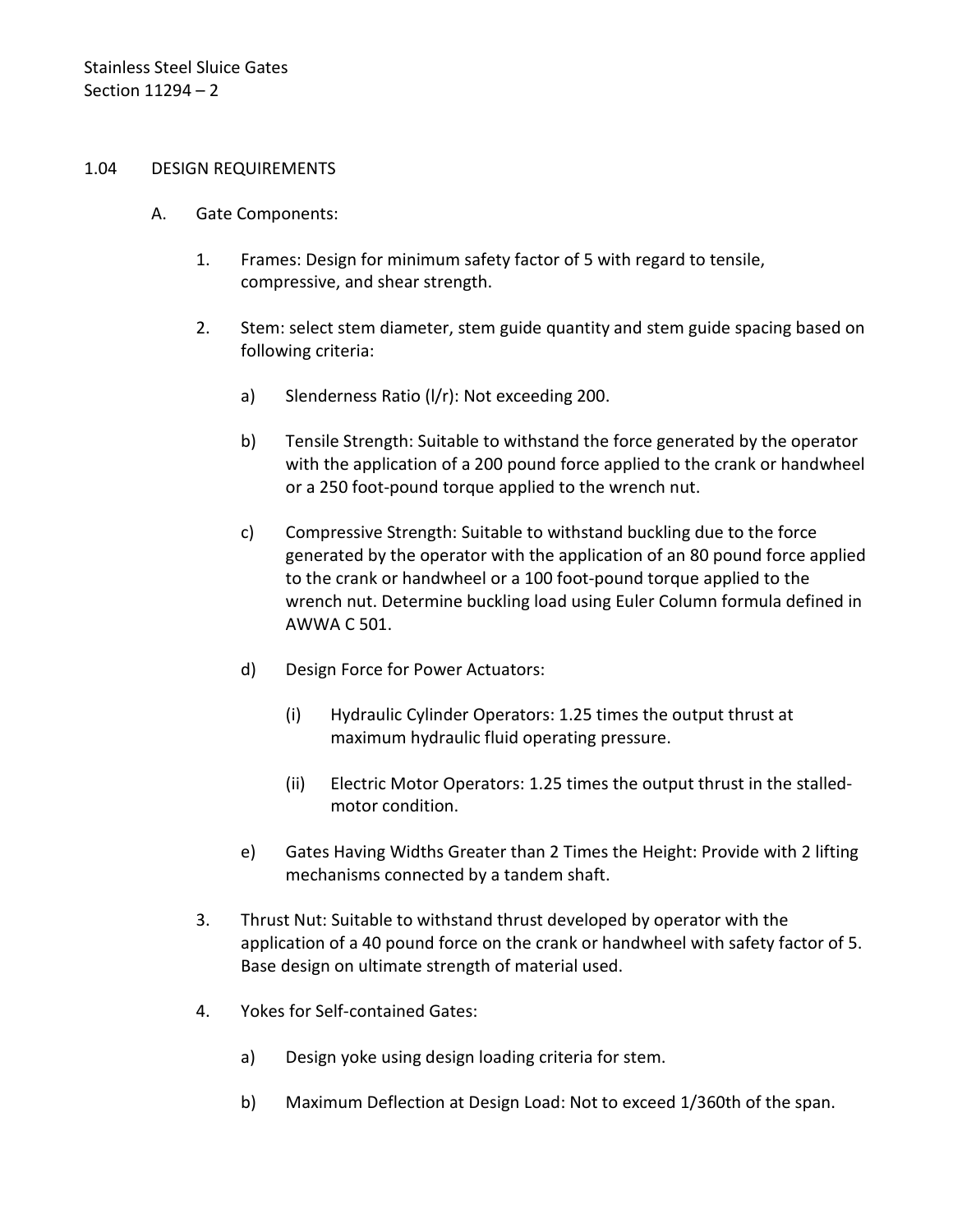- 5. Slide:
	- a) Deflection shall be less than or equal to 1/1000 of the span of the gate when under the design head.

### <span id="page-4-0"></span>1.05 SUBMITTALS

- A. Layout and installation drawings for each gate size and type.
- B. Gate Operators: Conform to Section 13446 .
- C. Wall thimbles.
- D. Manufacturer's installation instructions.
- E. Design Calculations: Submit calculations and design data substantiating conformance with the Drawings and Specifications.

### <span id="page-4-1"></span>1.06 QUALITY ASSURANCE

- A. Factory Markings:
	- 1. Mark gates according to the schedule numbers when such numbers are used.
	- 2. Where thimbles, frames and other components are not interchangeable, the components shall be match marked.
- B. Manufacturer Qualifications:
	- 1. Experience in production of substantially similar equipment during the 5 years prior to issuance of this contract, and able to submit evidence of satisfactory operation in at least 5 different installations.
	- 2. Manufacturer's shop welds, welding procedures, and welders: Qualified and certified in accordance with the requirements of ANSI/AWS D1.1, or ASME Boiler and Pressure Vessel Code Section IX.
	- 3. Assembled Gates: Shop inspected and adjusted before shipping.

### <span id="page-4-2"></span>**PART 2 - PRODUCTS**

#### <span id="page-4-3"></span>2.01 MANUFACTURERS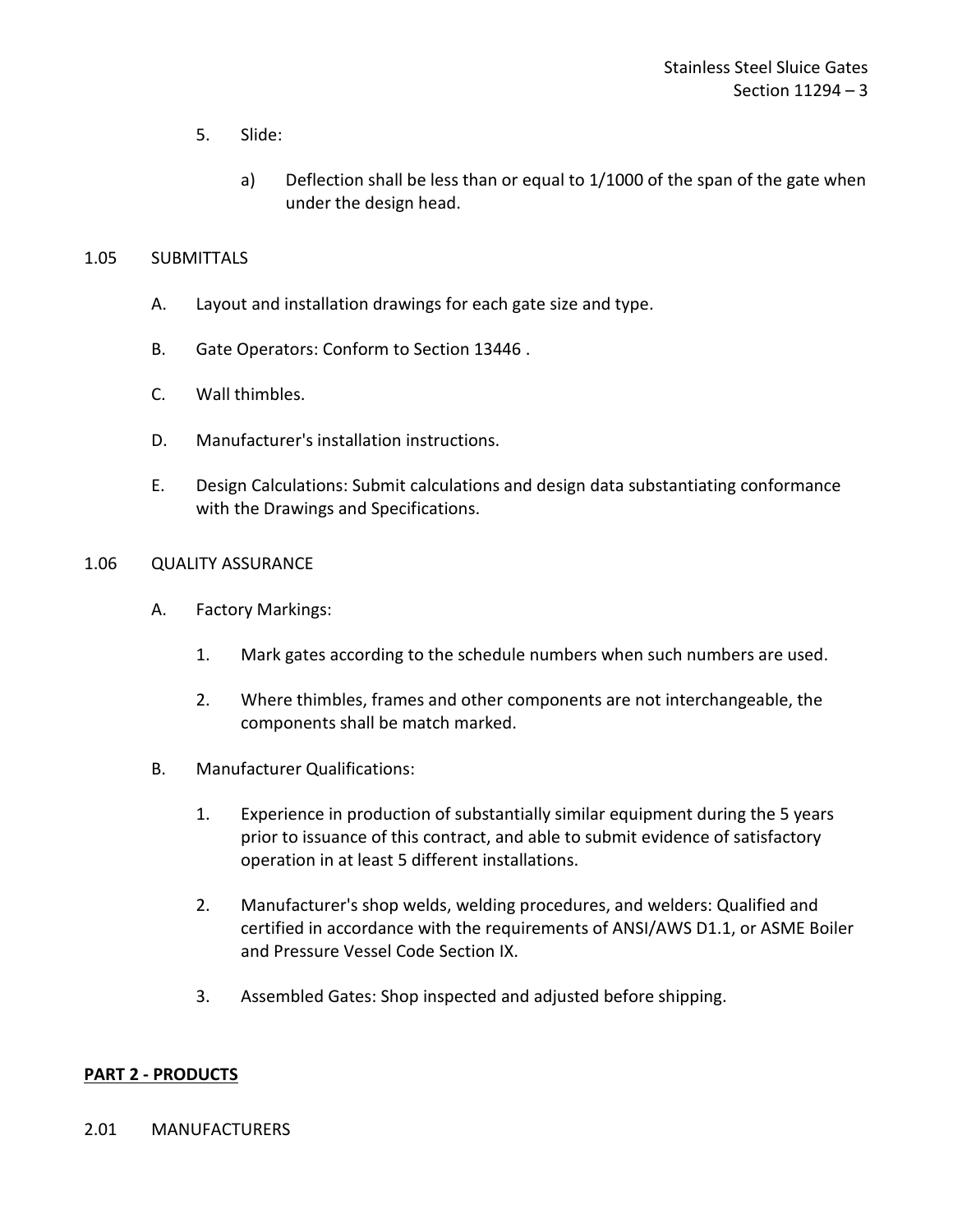# Stainless Steel Sluice Gates Section 11294 – 4

- A. Manufacturers: One of the following or equal:
	- 1. Waterman Industries, Sentinal, III.
	- 2. Rodney Hunt Company, Series 600.
- B. Operator Anchor Bolts and Wall Thimbles: Provided by manufacturer of sluice gates.
- C. All Gates in Sections 11294B: Supplied by one manufacturer.

### <span id="page-5-0"></span>2.02 MATERIALS

- A. Stainless steel, ASTM A 276, Type 316L.
- B. Ultra high molecular weight polyethylene, ASTM D 1248.
- C. Neoprene, ASTM D 2000, Grade 2 BC 510.
- D. Manganese bronze, ASTM B 584, UNS Number C86500.
- E. Silicon bronze, ASTM B 584 UNS Number C87300.

### <span id="page-5-1"></span>2.03 COMPONENTS

- A. Slide:
	- 1. Type 316L stainless steel.
	- 2. Rectangular or square.
	- 3. Fabricated with a flat plate reinforced with formed plates or structural members.
- B. Frame:
	- 1. Construct gate frame of Type 304L stainless steel structural members or formed plate welded to form a rigid one-piece frame.
	- 2. Flange back design to allow mounting without a box-out into the concrete opening.
	- 3. Adjustable ultra high molecular weight polyethylene pressure pads.
	- 4. Flush bottom type.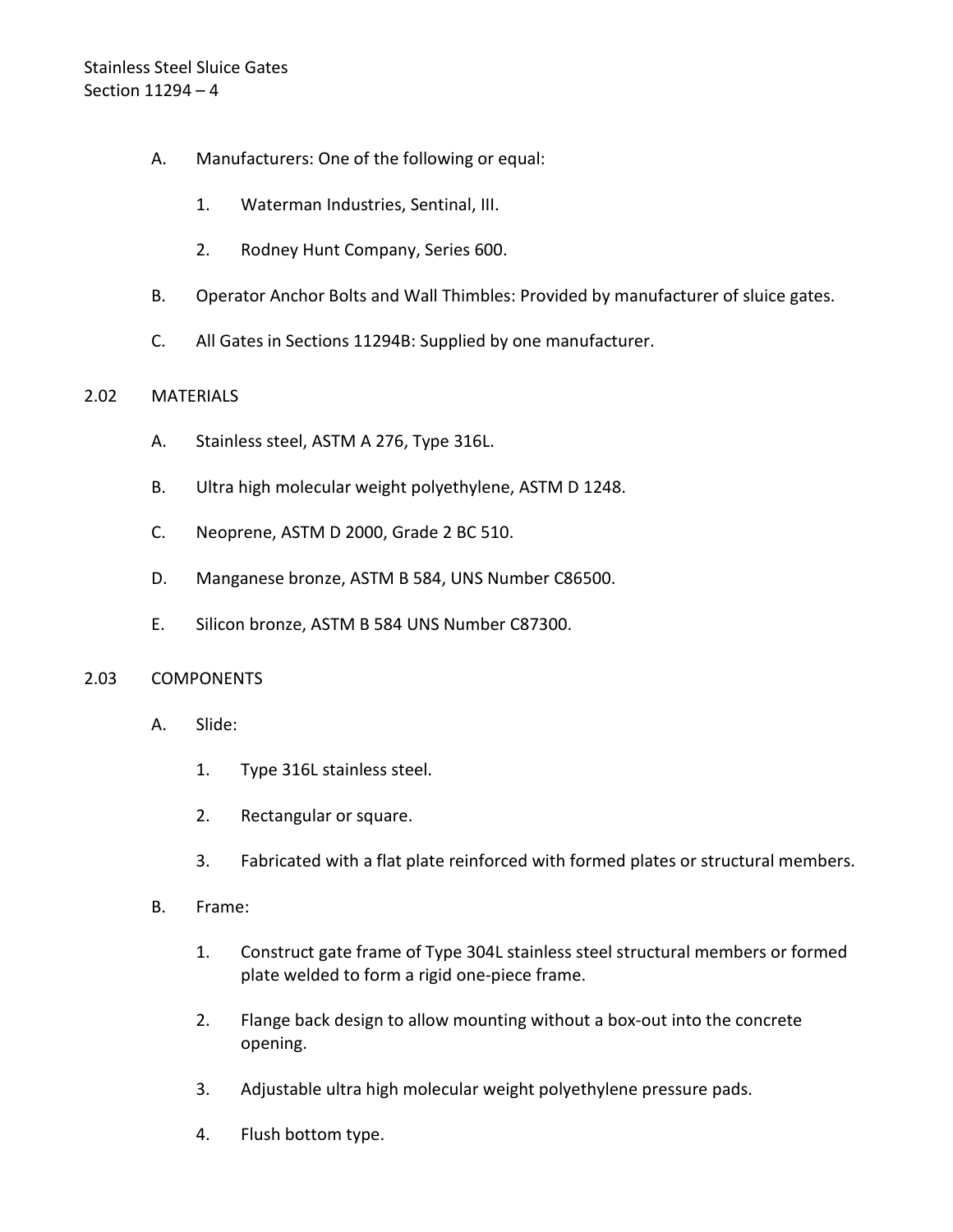- 5. Allow replacement of top, side, and bottom seals without removing the gate frame from concrete or wall thimble.
- 6. Machine surfaces matching with thimble.
- C. Guides and Seals:
	- 1. Guides: Type 316L stainless steel with ultra high molecular weight polyethylene insert in contact with gate.
		- a) Minimum face width of 1 inch.
	- 2. Side and Top Seals:
		- a) Ultra high molecular weight polyethylene seals held in place in the guide with stainless steel fasteners, or;
		- b) Neoprene crown seal with ultra high molecular weight polyethylene bearing bars held in place in the guide with stainless steel fasteners. Primary contact with the slide shall be through the ultra high molecular weight polyethylene bearing bar. The neoprene shall not be solely relied upon for the contact seal. The seal may be maintained by ultra high molecular weight polyethylene adjustable pressure pads.
		- c) Bottom Seal: Resilient neoprene attached to the bottom member of the frame or slide to form a flush bottom.
		- d) J-bulb seals shall not be acceptable.
		- e) Field replaceable without removing gate from concrete or wall thimble.
		- f) Seals in Contact with Slide: Minimum face width of 1 inch.
- D. Stem:
	- 1. Type 316 stainless steel.
	- 2. Machine cut of rolled threads.
	- 3. Stem Couplings:
		- a) Silicon bronze.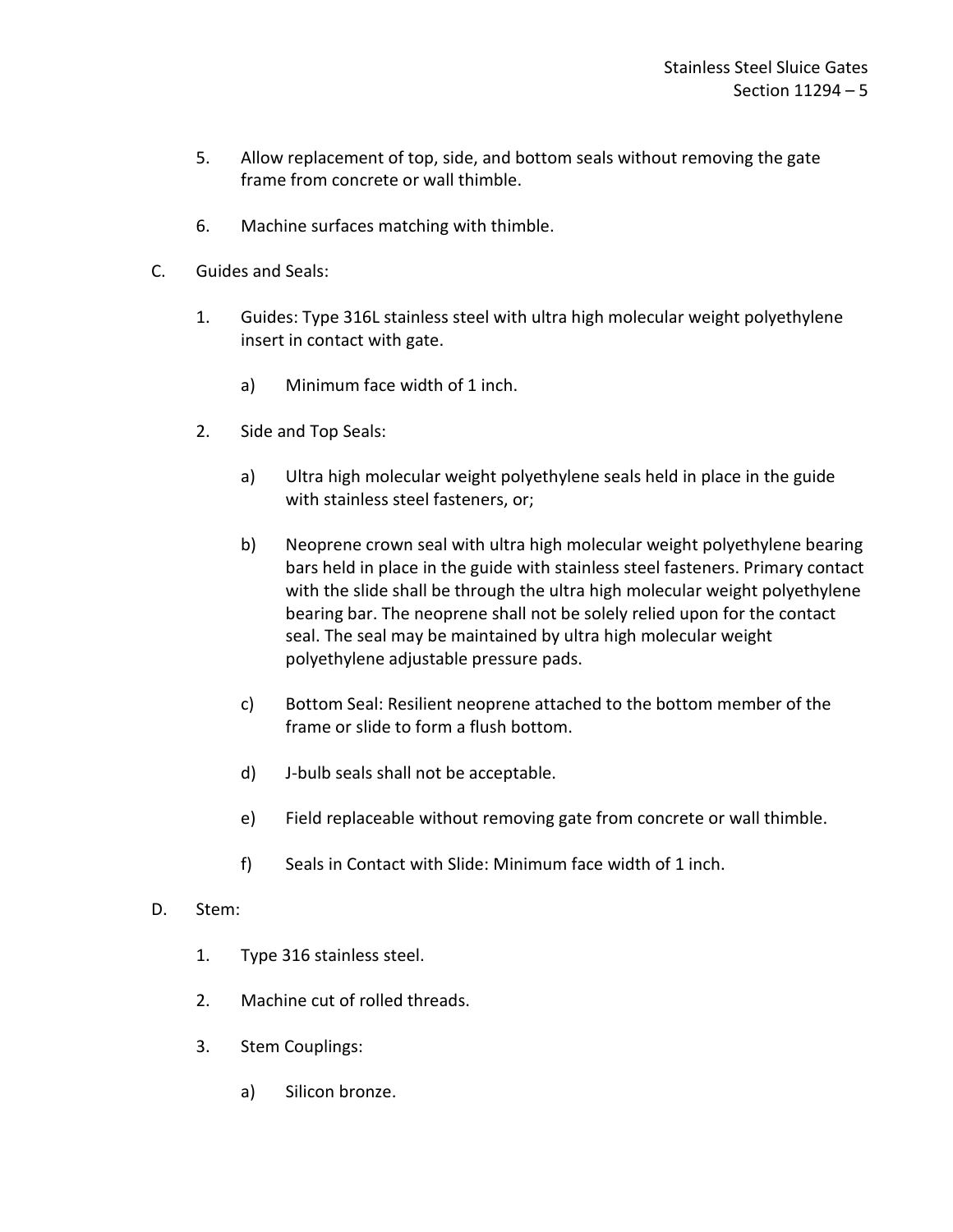- b) Threaded and keyed to stem or threaded and bolted to stem.
- 4. Stem Guides:
	- a) Type 316 stainless steel.
	- b) Split collar.
	- c) Adjustable in 2 directions.
	- d) Ultra high molecular weight polyethylene bushing.
- 5. Provide manganese bronze stop collar on stem above actuator.
- 6. Drill and connect stem to slide structural sections with Type 316 stainless steel bolts.
- E. Operating Nut:
	- 1. Locate at operator level.
	- 2. Manganese bronze.
- F. Gate Operators: Conform to Section 13446.
- G. Bolts, Nuts, and Fittings: 316 stainless steel.
- H. Anchor Bolts:
	- 1. Type 316 stainless steel.

#### <span id="page-7-0"></span>2.04 WALL THIMBLES

- A. F-section of a depth equal to the thickness of the structure wall upon which the gate is mounted.
	- 1. Modify F-sections where required for F-section and pipe bell ring connections in a wall.
		- a) Provide flange-by-mechanical joint wall thimble where ductile iron piping connects to the wall thimble.
		- b) Provide flange-by-bell joint where spigot connects to the wall thimble.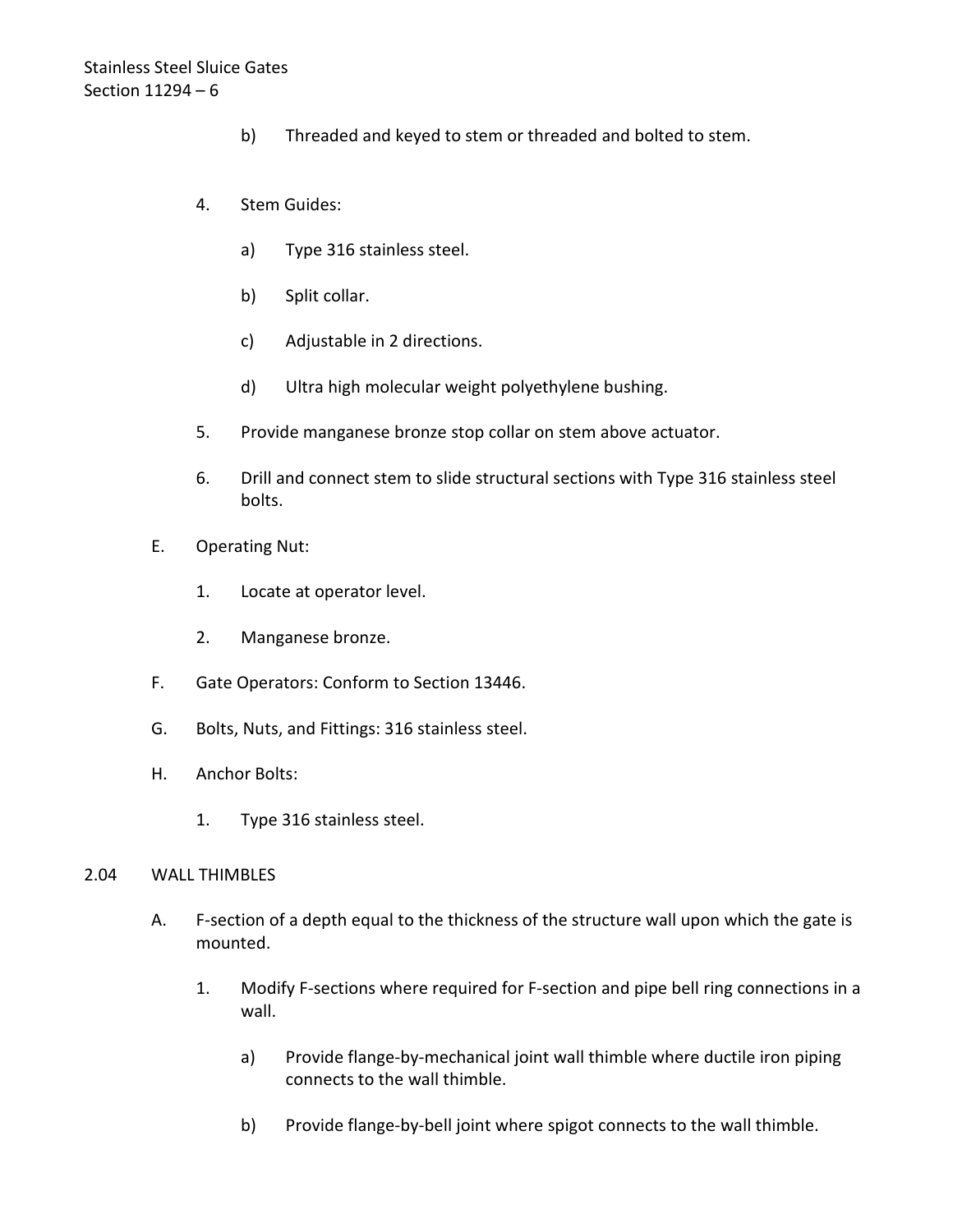- c) Provide flange-by-bell ring wall thimble insert where reinforced concrete piping connects to the wall thimble.
- B. Fabricated Type 316L stainless steel of sufficient section to resist permanent distortion.
- C. Width of Mounting Flange of Wall Thimble: 1/2 inch wider than mounting flange of gate.
- D. Fully machine front flange to a plane, and drill and tap to match the drilling on the flange back gate seat.
- E. Clearly mark top center of each thimble for installation.
- F. Provide stainless steel studs for attaching the gate frame.
- G. Seal joint between thimble and gate watertight, in accordance with AWWA C 501.
- H. To permit entrapped air to escape as the thimble is being cast in concrete, drill holes in each entrapment zone formed by ribs, flanges, and water stops.

### <span id="page-8-0"></span>2.05 METAL FINISH

A. Sand blast gate and wall thimble after fabrication to remove weld splatter and to polish scratches. Clean the entire surface to produce an even color and sheen.

# <span id="page-8-1"></span>**PART 3 - EXECUTION**

### <span id="page-8-2"></span>3.01 INSTALLATION

- A. Conform to manufacturer's installation instructions.
- B. Mount thimbles and gates plumb in both vertical planes and level in horizontal plane.
- C. Provide Factory-trained Personnel to:
	- 1. Check the complete installation.
	- 2. Make necessary adjustments.
	- 3. Conduct field testing.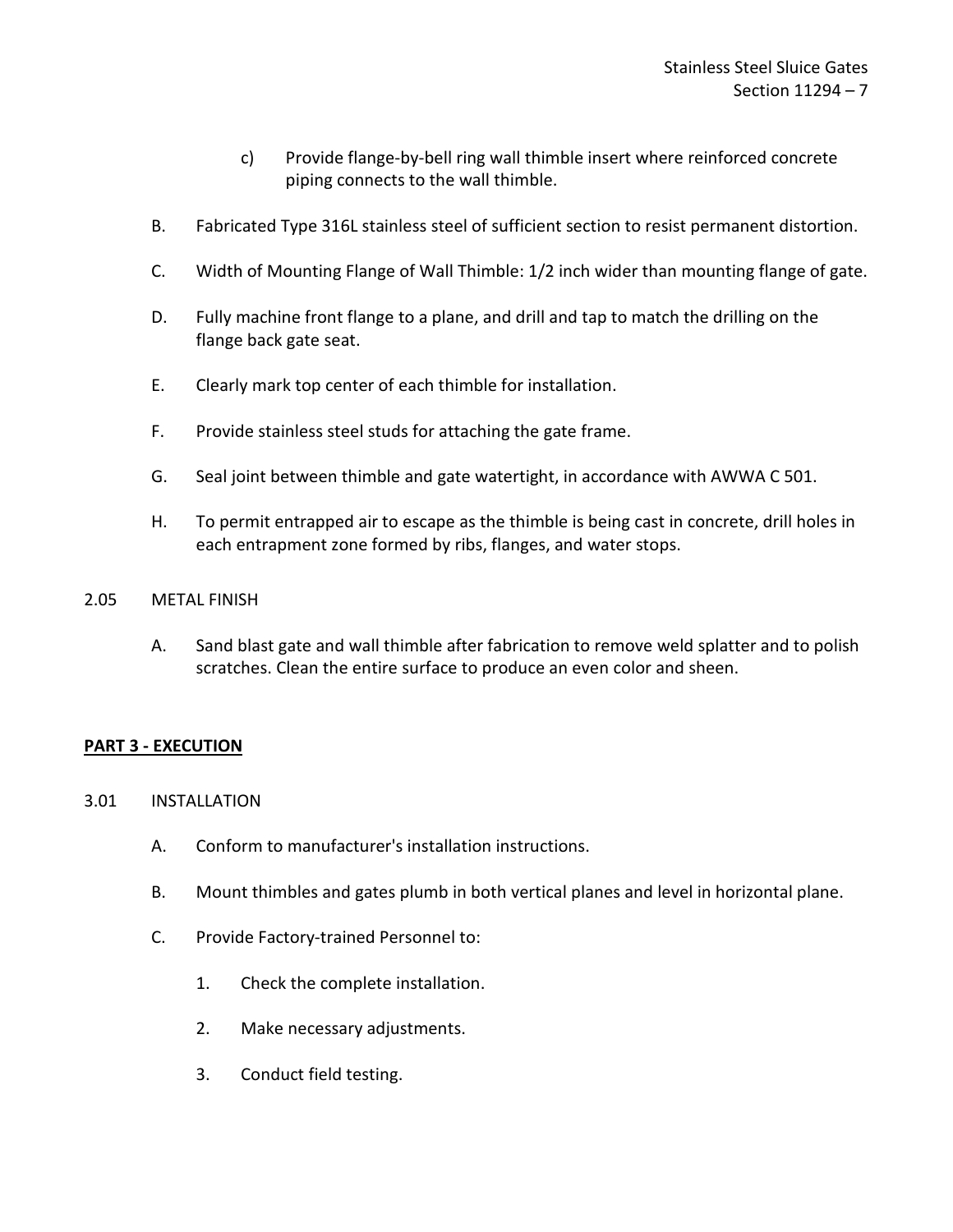# Stainless Steel Sluice Gates Section 11294 – 8

- D. Coat seating surfaces between frame and wall thimble with a waterproof plastic compound prior to tightening of frame studs.
- E. Adjust wedges or other parts of the gate to the point where it will not be possible to insert a 0.004 inch feeler gauge between the gate slide and the gate frame at any point. Securely lock wedges into position after adjustment.

### <span id="page-9-0"></span>3.02 FIELD QUALITY CONTROL

- A. Testing:
	- 1. Leakage Tests: Conduct in accordance with AWWA C 501. Comply with allowable leakage limits set forth in AWWA C 501 for cast-iron gates.
	- 2. After the gate installation and checking, run gates through at least 2 full cycles from the closed position to full open position and back to the closed position.
	- 3. Provide certificate of proper installation. Comply with Section 01756.

### <span id="page-9-1"></span>3.03 SCHEDULE

A. The Sluice Gate Schedule is not a gate take-off list.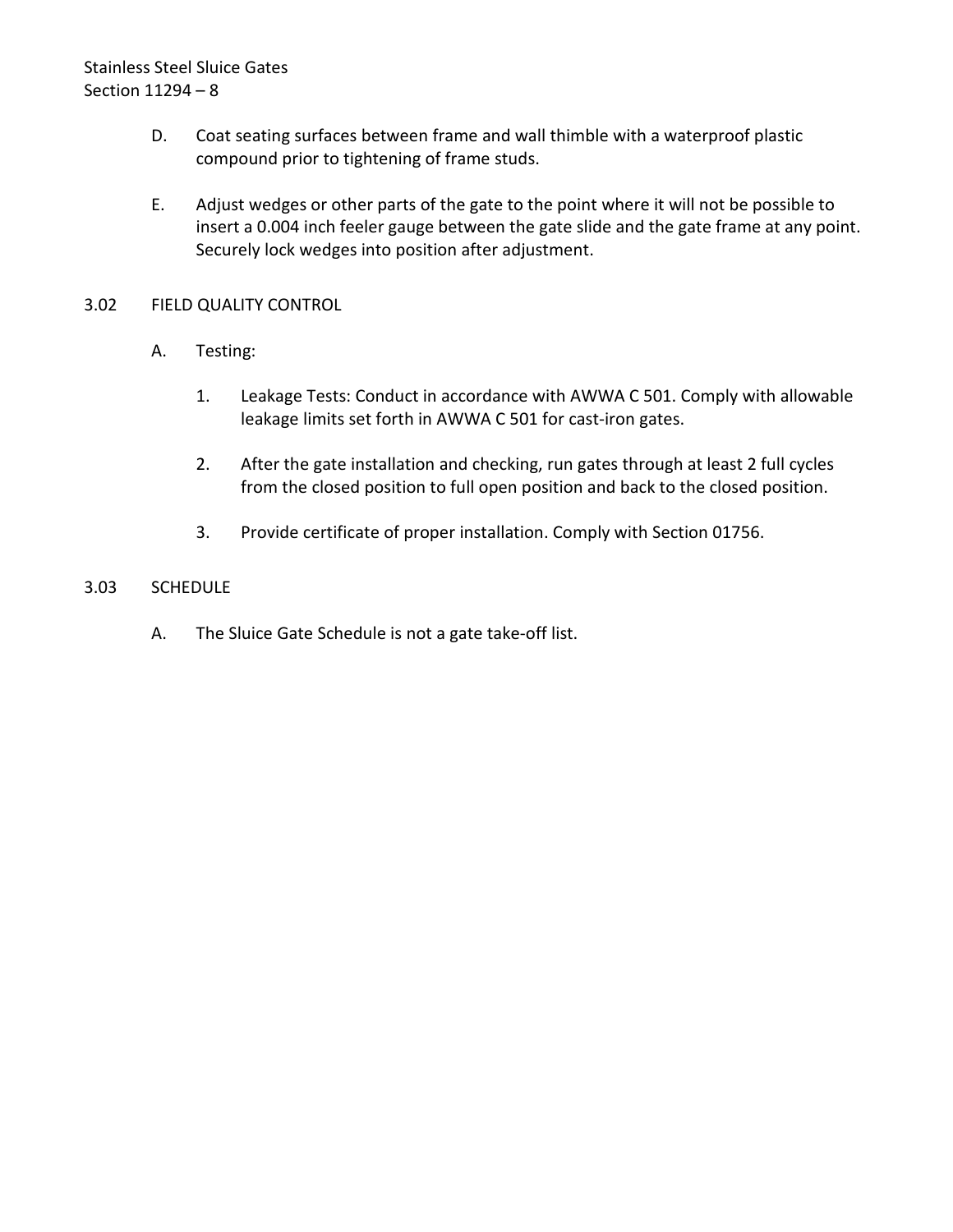# **SLUICE GATE SCHEDULE**

| $\dot{\mathsf{p}}$<br><b>MARK</b> | $\bullet$<br>g<br>DWG. | SIZE<br>$\dot{\mathbf{z}}$<br>OPNG.<br>I<br>$\boldsymbol{\times}$<br>$\star$<br>$\dot{\underline{\underline{\epsilon}}}$<br>3 | CLOSURE<br>ŏ<br>TYPE | HEAD<br>H <sub>20</sub><br>SEATING<br><b>DESIGN</b><br>$\blacksquare$<br>匡 | <b>UNSEATING</b><br>H <sub>20</sub><br><b>DESIGN</b><br>HEAD<br>$\bullet$<br>트 | <b>THIMBLE</b><br><b>WALL</b> | OF FRAME<br>TYPE | STEM.<br>$\overline{\mathsf{S}}$<br>$\frac{z}{\Sigma}$<br>$\sum_{i=1}^{n}$ | <b>OPERATOR</b><br>ŏ<br>TYPE | MOUNTING<br><b>OPERATOR</b> | COMMENTS |
|-----------------------------------|------------------------|-------------------------------------------------------------------------------------------------------------------------------|----------------------|----------------------------------------------------------------------------|--------------------------------------------------------------------------------|-------------------------------|------------------|----------------------------------------------------------------------------|------------------------------|-----------------------------|----------|
| 1.                                |                        |                                                                                                                               |                      |                                                                            | <b>SPECIFY</b>                                                                 |                               |                  |                                                                            |                              |                             |          |
| 2.                                |                        |                                                                                                                               |                      |                                                                            | <b>FOR</b>                                                                     |                               |                  |                                                                            |                              |                             |          |
| 3.                                |                        |                                                                                                                               |                      |                                                                            | <b>EACH</b>                                                                    |                               |                  |                                                                            |                              |                             |          |
| 4.                                |                        |                                                                                                                               |                      |                                                                            | <b>PROJECT</b>                                                                 |                               |                  |                                                                            |                              |                             |          |
| 5.                                |                        |                                                                                                                               |                      |                                                                            |                                                                                |                               |                  |                                                                            |                              |                             |          |

#### Abbreviations

- FB = Flush Bottom W = Width H = Height
- 
- NSC = Non Self-Contained BS = Bench Stand IN = Inches
- 
- 
- 
- 
- SC = Self-Contained CD = Crank Operator with Nut for Portable Operator
- 
- STD = Standard FS = Floor Stand TYP = Typical Detail
	-
	- $FT = FT$

#### Comments:

- (1) Circular Opening
- (2) Refer to Typical Detail P717<br>(3) Refer to Typical Detail P718
- Refer to Typical Detail P718
- (4) Crank operator shall be located towards north side of gate
- (5) Crank operator shall be located towards east side of gate
- (6) Crank operator shall be located towards west side of gate